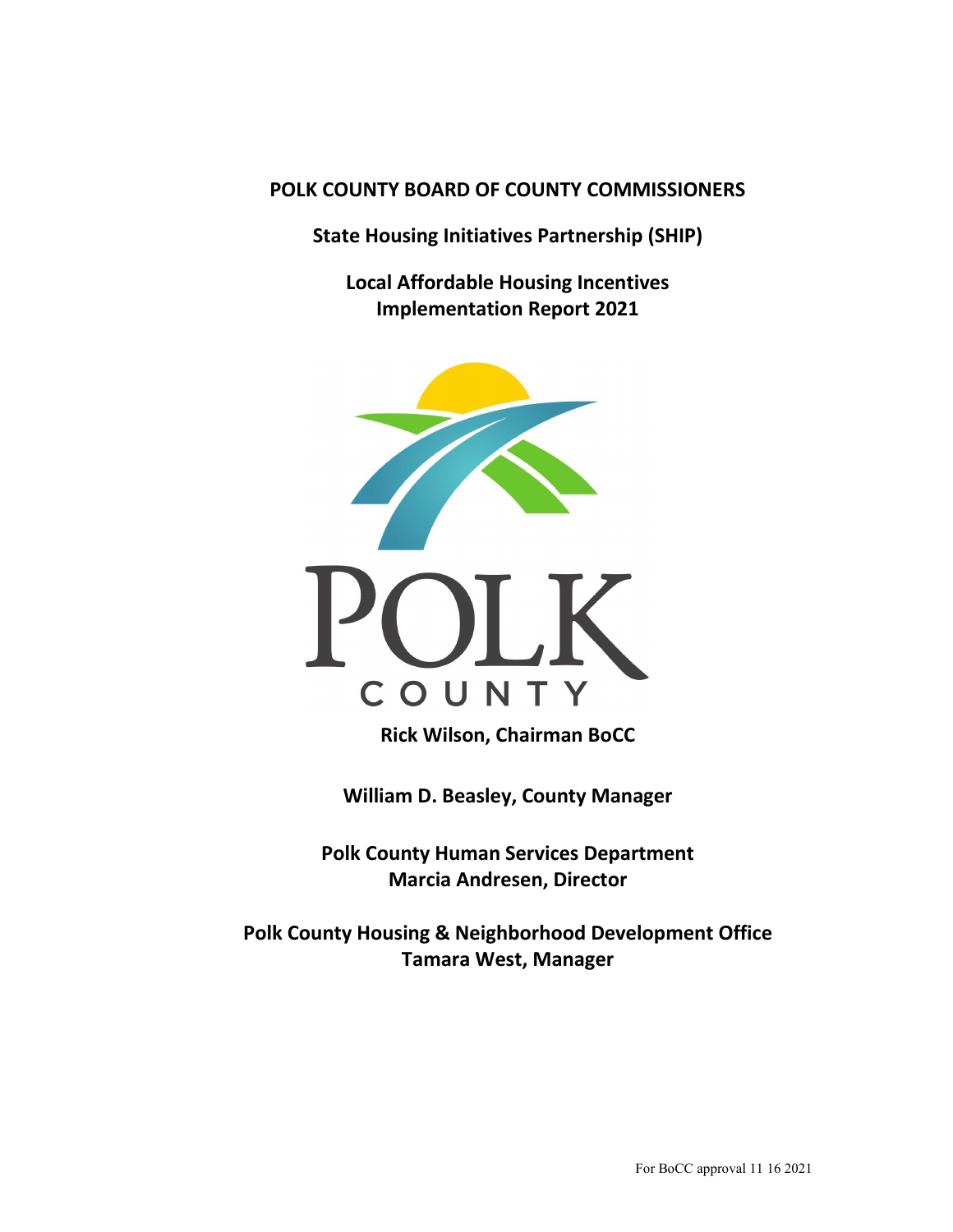The Omnibus Housing Bill from the 2020 Florida Legislative session House Bill 1139 made changes to the due date of the Affordable Housing Incentive Plan report. In accordance with Florida Statute 420.9076, the Affordable Housing Advisory Committee (AHAC) is charged with recommending regulatory incentives for affordable housing under the SHIP program in Section 420.9076, F.S.

The Polk County Housing and Neighborhood Development Office (HND) and Affordable Housing Advisory Committee (AHAC) prepared the initial 2008 Affordable Housing Incentives Report that provided an overview of incentives that are used to foster the increased development of affordable housing in Polk County. The implementation of these strategies is now required to be reported every year. The Florida Statutes require the AHAC committee review affordable housing specified incentives and provide The Florida Housing Finance Corporation (FHFC) with an update by December 2021. The current Affordable Housing Incentives report describes the following:

# **A. Expedited Permitting (Required Incentive)**

- B. Fee Waivers or Modifications for Affordable Housing (Impact Fee waiver adopted currently in place) consider waiver or reduction of permitting fees, Inspection fees, site plan review costs, rezoning or other hearing fees, or Engineering fees.
- C. Density Flexibility
- D. Reservation of Infrastructure
- E. Accessory Dwelling Units
- F. Parking and Setback Reductions
- G. Flexible Lot Configuration
- H. Street Requirements Modifications
- **I. Review of Policies, Procedures, Ordinances, and Regulations (Required Incentive)**
- J. Land Bank Inventory (adopted currently in place)
- K. Support of Development Near Transportation Hubs, Job Centers, and Mixed-use Development (adopted currently in place)

In the past Polk County Board of County Commissioners adopted three (3) incentive strategies listed below 3 through 5, in addition to the two required strategies as part of the Local Housing Assistance Plan (LHAP) in February 2009. In 2013, 2016, and 2019 based on the recommendation of the AHAC, the Board retained them.

This year a new Polk County Affordable Housing Incentive is introduced as number **six (6)** called the Demolition Lien Waiver. This incentive will waive the lien to encourage affordable housing development, placed on a lot where a structure has been demolished by Polk County and a lien imposed on the property. A claim of lien is recorded against the property for the costs of the demolition.

- 1. **Expedited Permitting (Required Incentive)**
- **2. Ongoing Review of Policies, Procedures, Regulations and Plan Provisions that increase the cost of housing prior to their adoption (Required Incentive)**
- 3. Waiving of Impact Fees
- 4. Inventory of Publically Owned Land Suitable for Affordable Housing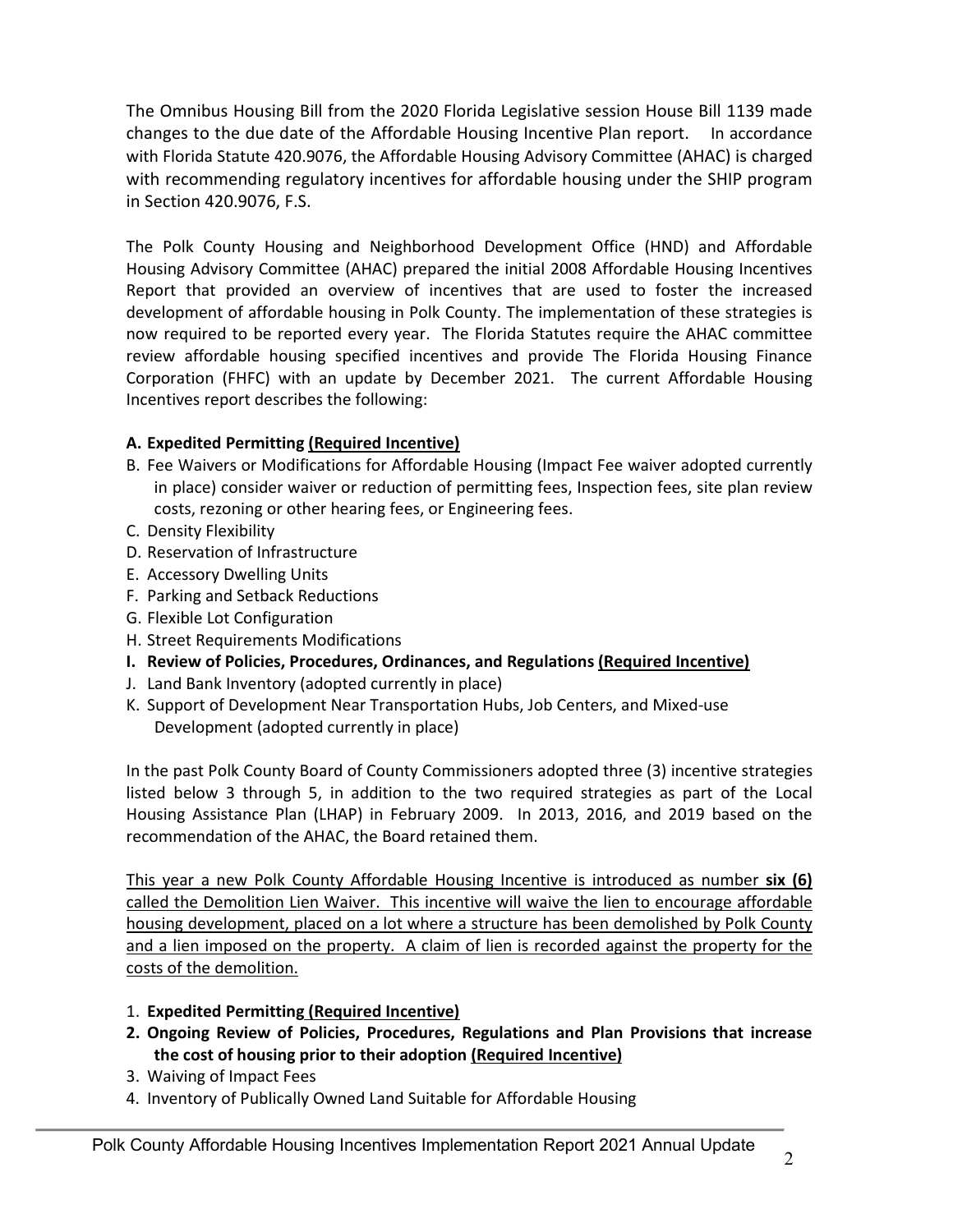5. The Support of Development Near Transportation Hubs, Employment Centers and Mixed-Use Developments

## **6. The Demolition Lien Waiver.**

Since the Adoption of the original 2008 Affordable Housing Incentives Plan, Polk County has continued to expedite the permitting process for affordable housing, provide waivers of impact fees for affordable housing and mitigation of impact fees for workforce housing, maintain an inventory of publically owned land for affordable housing opportunities and supports development near transportation hubs, employment centers and mixed-use development. Additionally, Polk County HND continues to review policies, procedures, regulations, and plan provisions that could impact the cost of affordable housing.

#### 1. Expedited Permitting

Polk County began expedited permitting for affordable housing in 1998. The County has long offered same day single family permits for walk-in customers, which is also a valuable resource for expediting affordable housing projects. In 2018, the County began using an online development review and permitting system, known as the Accela Citizen Portal. While the County still offers same day single family permitting, now customers can apply electronically. Applicants submitting through Accela can indicate in the project description that they are constructing an affordable housing project. The review and approval of such projects are conducted within one (1) business day. Multi-family building permit applications are only accepted online, and the review is initiated within three (3) business days.

#### 2. On Going Review Process

Currently HND staff is researching the opportunity to offer an incentive to developers to reduce or waive code enforcement liens on properties approved as affordable housing.

Polk County HND staff coordinates with other County departments regarding ordinances or regulations impacting affordable housing. The Development Review Committee Agenda (DRC) is forwarded to Staff for review. Staff provides reports and updates to the AHAC for review and discussion at their regularly scheduled meetings. The AHAC provides staff with input and recommendations and HND prepares various reports for Polk County Board of County Commissioners (BoCC) consideration. Plan reviews are now conducted electronically through the Accela online Citizen Portal.

## 3. Waiving of Impact Fees

Polk County has waived impact fee since 2007 totaling \$3.89 million. To date Polk County continues to waive all impact fees for single family and multi-family housing construction for households making less than 80% of area median income for the area. The County also mitigates 50% of impact fees for single family and multifamily construction for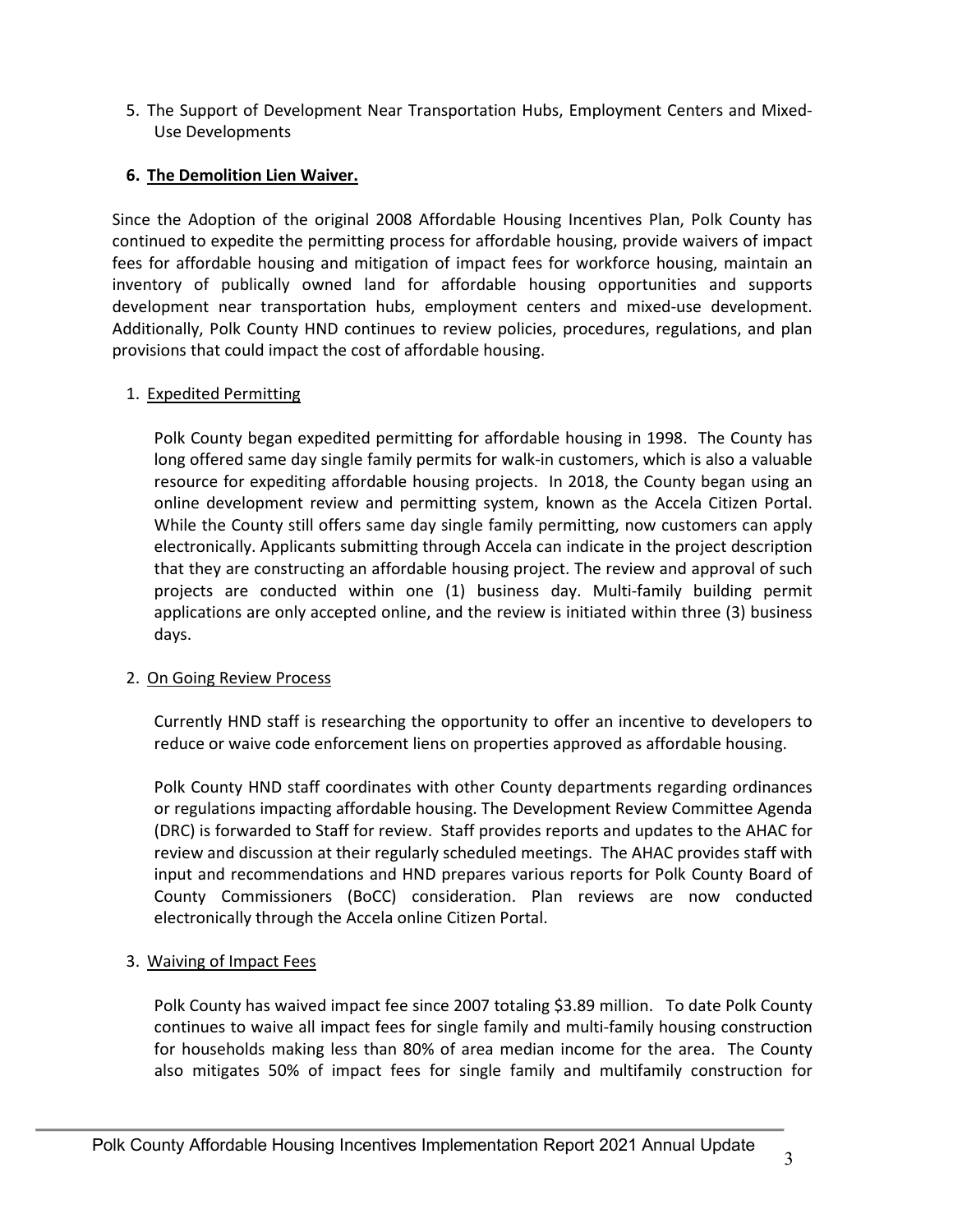household making up to 120% of area median income for the Lakeland-Winter Haven MSA.

## 4. Inventory of Publically Owned Land for Affordable Housing

Florida Statutes, Section 125.379 mandates that, by July 1, 2007 and every three years thereafter, each county must prepare an inventory list of all real properties within the county that are owned in fee simple by the County which may be appropriate for use as affordable housing. Polk County adopted the first list, as required by these statutes, on June 20, 2007. Every three years the county is required to review its inventory to determine if any properties are suitable for this purpose and the County adopted subsequent resolutions in 2010, 2013 and 2016 containing appropriate properties. All of the properties that were included on the previous affordable lists are no longer owned by the County as they have either been conveyed to non-profit organizations for affordable housing purposes or have been declared surplus and sold with the funds being utilized for County affordable housing programs. County staff has reviewed the current inventory of county owned properties and has determined that there are no properties appropriate for affordable housing. County staff will continue to assess properties as they are added to its Land Inventory to determine if they are appropriate for affordable housing.

5. Support of Development near Transportation Hubs, Employment Centers, and Mixed-Use Developments

This incentive is outlined in the Polk County Comprehensive Plan in POLICY 2.104-A6: GENERAL INCENTIVES. The details of this incentive are outlined below.

# 6. Demolition Lien Waiver

This amendment to the current structural Maintenance Ordinance will implement a process to release the claim of lien for the costs incurred by the County for a demolition of an unsafe structures. These lots are located throughout Polk County and the affordable housing Demolition Lien Waiver is targeted to very low (50% of the area median income), low (80% of the area median income) and moderate-income persons (120% of the area median income) persons.

# **AHAC Review and Comments for each Incentive Referenced in the Statute:**

The core requirement of the AHAC is to recommend housing strategies developed to incentivize the production of affordable housing. Those recommendations are submitted to the local elected body for approval. Upon adoption, these recommendations become part of the Local Housing Assistance Plan (LHAP). The SHIP program mandates that all municipalities/counties receiving SHIP funds establish local initiatives that foster affordable housing development. To guide advisory committees, the SHIP Statute provides eleven affordable housing incentives; **each strategy must be considered by the AHAC.** Florida Statutes, Sec. 420.9076 (4):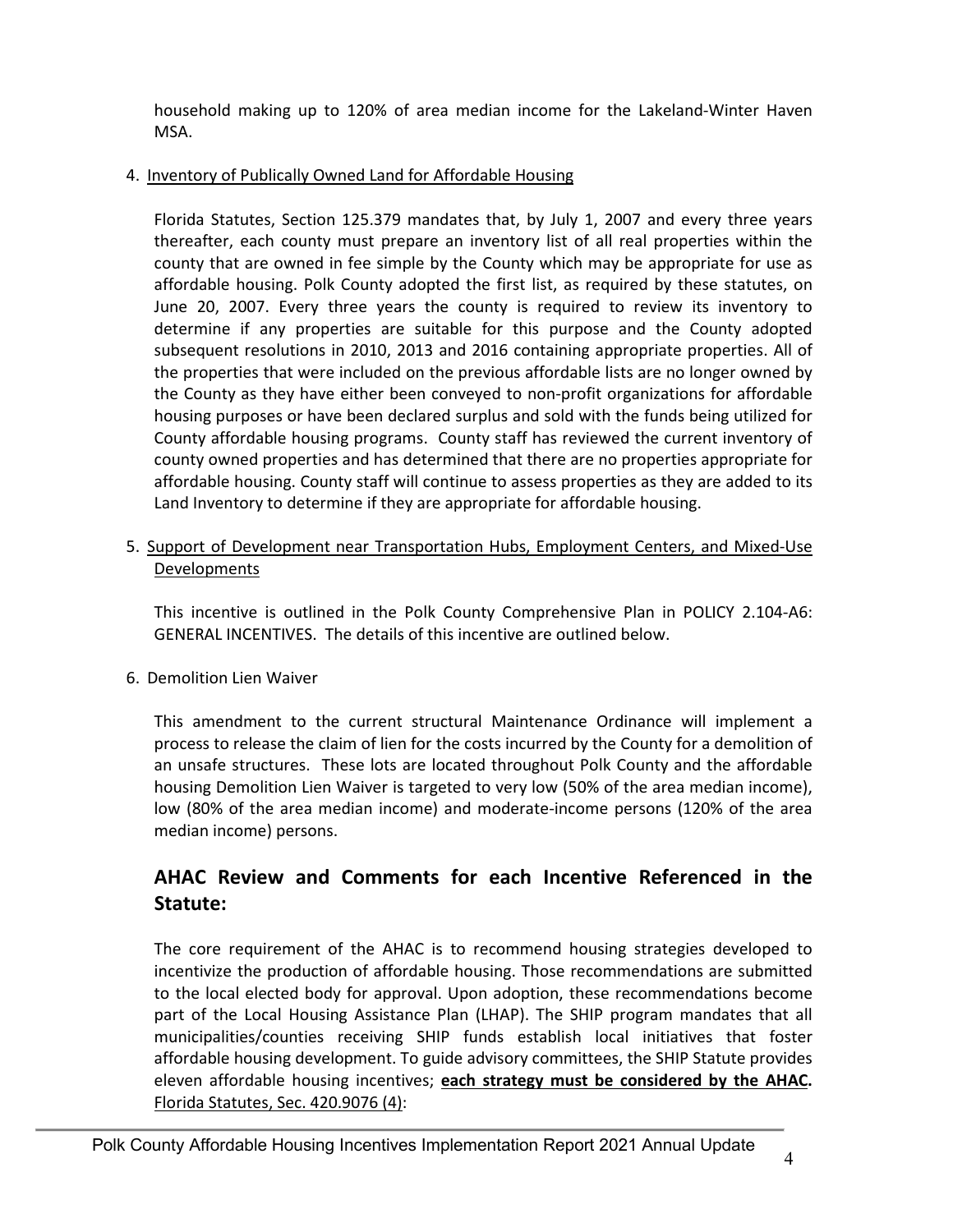## **A. Expedited Permitting (adopted currently in place) (Required Incentive) As excerpted from the Polk County Comprehensive Plan:**

POLICY 2.203-A10: Polk County shall provide monetary incentives, such as mitigation or waiver of impact fees, and regulatory incentives, such as streamlined processing, to encourage the private sector to develop cost saving and innovative techniques for affordable housing initiatives.

## **B. Impact Fee Waivers or Modifications (adopted currently in place) As excerpted from the Polk County Comprehensive Plan:**

POLICY 2.203-A10: Polk County shall provide monetary incentives, such as mitigation or waiver of impact fees, and regulatory incentives, such as streamlined processing, to encourage the private sector to develop cost saving and innovative techniques for affordable housing initiatives.

#### **C. Density Flexibility**

Polk County's Comprehensive Plan Future Land Use Element outlines the Density Flexibility incentive in the following section: See Excerpt from the Comprehensive Plan:

POLICY 2.104-A6: GENERAL INCENTIVES

– Polk County shall encourage and promote compact, mixed-use by allowing:

- a. increased densities and intensities within the Transit Corridors and Centers Overlay District subject to Policy 2.104-A7; and
- b. increased densities for affordable or workforce housing subject to Policy 2.104- A7.

#### **D. Reservation of Infrastructure**

At this time, this incentive is not specifically offered by Polk County as part of the development process. The Committee recommends revisiting reservation of transportation concurrency for affordable housing developments.

The Polk County Comprehensive Plan outlines Infrastructure capacity in the following chapters:

## **CHAPTER 3 PUBLIC FACILITIES POLICIES DIVISION 3.100 INFRASTRUCTURE ELEMENT SECTION 3.101 INTRODUCTION**

The purpose of the Sanitary Sewer, Solid Waste, Drainage, Potable Water, and Natural Groundwater Aquifer Recharge Element (Infrastructure Element) is to serve as a guide to Polk County in providing for necessary public facilities and services. The infrastructure Element must be correlated with future land use projections.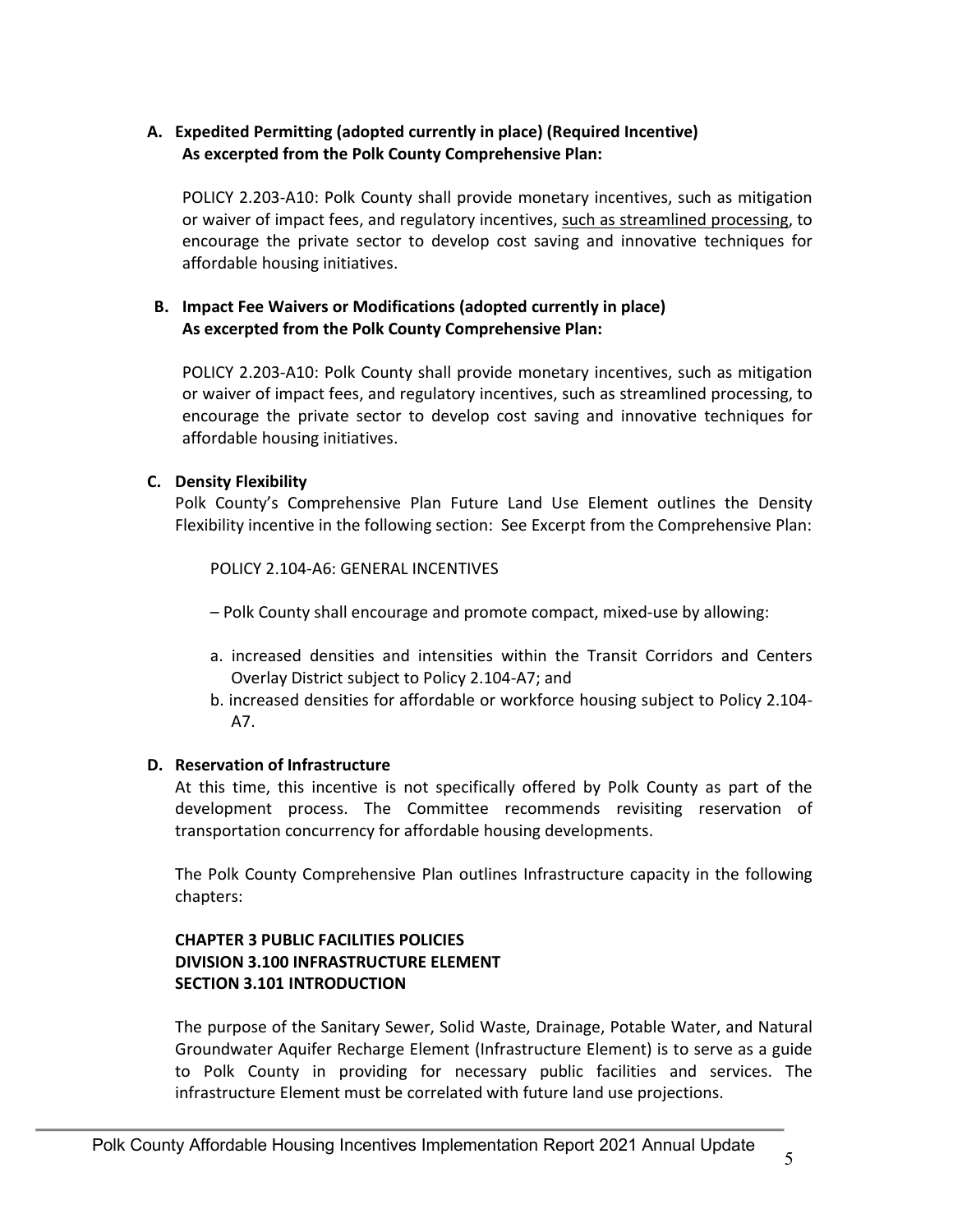#### **E. Accessory Dwelling Units**

Polk County provides for Accessory uses in the Land Development Code.

Polk County Land Development Code Excerpt:

Section 206 Accessory Uses (Revised 12/1/10 – Ord. 10-083; 01/03/05 - Ord. 04-80; 7/25/01 - Ord. 01-57) --

Accessory uses are permitted in conjunction with the primary use in all land use districts. Accessory uses are those land uses that are incidental and subordinate to the primary use of the property (see table 2.1 for a list of primary land uses allowed per district). Specific requirements pertaining to the determination of what is incidental and subordinate for certain types of accessory uses are listed in the section and sections to follow in this chapter. All accessory uses contained herein, and any other not included shall comply with Section 209.

A. Accessory Apartments, Garage Apartments, and Guest Houses Accessory apartments, garage apartments, and guest houses may be permitted as accessory uses to single-family detached homes in all residential districts subject to the applicable district regulations and the following requirements:

1. No more than one accessory apartment, garage apartment, or guest house may be permitted on any single-family residential lot or parcel.

2. A guest house shall be located in the rear yard of the principal dwelling unit.

3. Garage apartments and guest houses shall meet all setbacks pertaining to accessory structures.

4. Mobile homes shall not be permitted to be used as guest houses.

5. Accessory dwelling uses shall be permitted subject to a Level 1 Review.

6. Accessory dwelling structures are prohibited in developments approved for shortterm rental.

#### **F. Parking and Setback Reductions**

Polk County does not have a specific program for parking reduction for just affordable housing developments. The Committee recommends researching the implementation of this incentive in the next three years.

The Land Development Code Section 710 outlines Alternative Parking Strategies (APS).

Section 710 Alternative Parking Strategies (APS)

A. Parking Study

A parking study shall be required for the following:

1. Uses for which a parking requirement is not listed in Table 7.10;

2. When proposing an exemption from or reduction in the minimum parking

requirements through an APS.

3. When requesting a parking space deferral.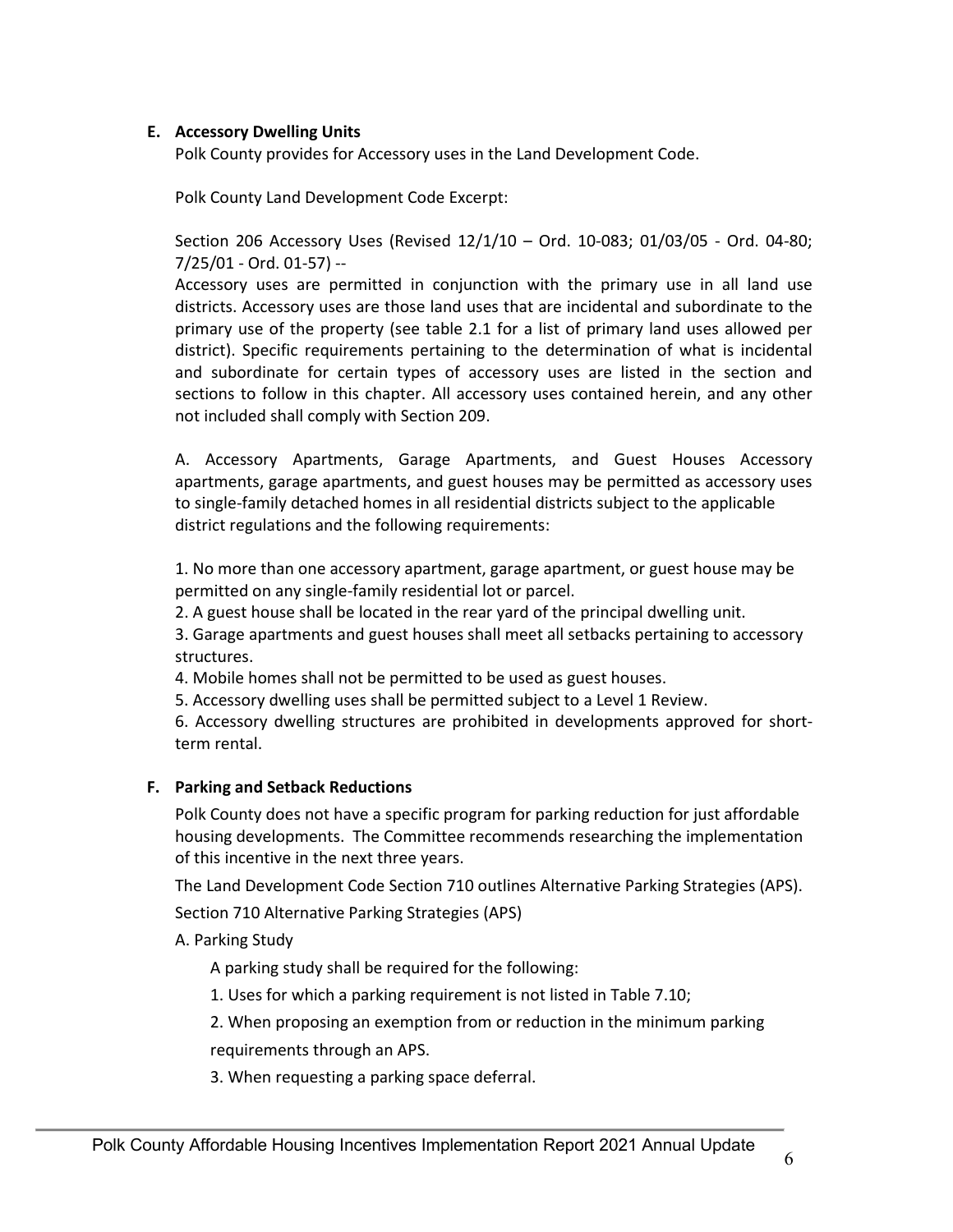The Land Development Code also provides a provision for waivers for parking and other requirements as outlined in Chapter 9 Section 932.

## **G. Flexible Lot Configuration**

Polk County does not have a flexible lot configuration for affordable housing developments, but the zero-lot-line provision is outlined in the Land Development Code below:

POLICY 2.204-A6: Polk County shall develop, within its Land Development Code, an administrative site plan review process for residential developments which incorporate innovative approaches to site design (clustering Section 753, and zero-lot-line Section 755, etc.) as a technique to reduce housing costs.

#### **H. Street Requirements Modifications**

The County does not have a program that modifies the street requirements for affordable housing developments. The Polk County Land Development Code Section 824 – Roadway Design outlines the requirements for sidewalks, public and private roads.

**I. Review of Policies, Procedures, Ordinances, and Regulations (Required Incentive)** In place and functioning as intended.

#### J. **Land Bank Inventory (adopted currently in place)** Currently in place and is utilized to assist in the development of affordable housing units.

#### **K. Support of Development Near Transportation Hubs, Job Centers, and Mixed-use Development (adopted currently in place)**

POLICY 2.104-A6: GENERAL INCENTIVES – Polk County shall encourage and promote compact, mixed-use by allowing a. increased densities and intensities within the Transit Corridors and Centers Overlay District subject to Policy 2.104-A7; and POLK COUNTY COMPREHENSIVE PLAN FUTURE LAND USE ELEMENT Adopted: 18 NOV 92 Page B-19 (Revised August 2016)

b. increased densities for affordable or workforce housing subject to Policy 2.104- A7.

POLICY 2.104-A7: DENSITIES AND INTENSITIES –To promote energy efficient land use patterns and compact mixed-use development, the TSDA and the Transit Corridors and Centers Overlay (TCC Overlay) within the TSDA shall include higher densities and intensities of development. The maximum densities and intensities listed in Table 2.104.1 exceed those listed in Policy 2.109-A1 and Policy 2.119- A1 and the policies that include the description for each of the referenced land use category as provided for within this Element. The Mixed-Use category within Tables 2.104.1 and 2.104.2 is for those